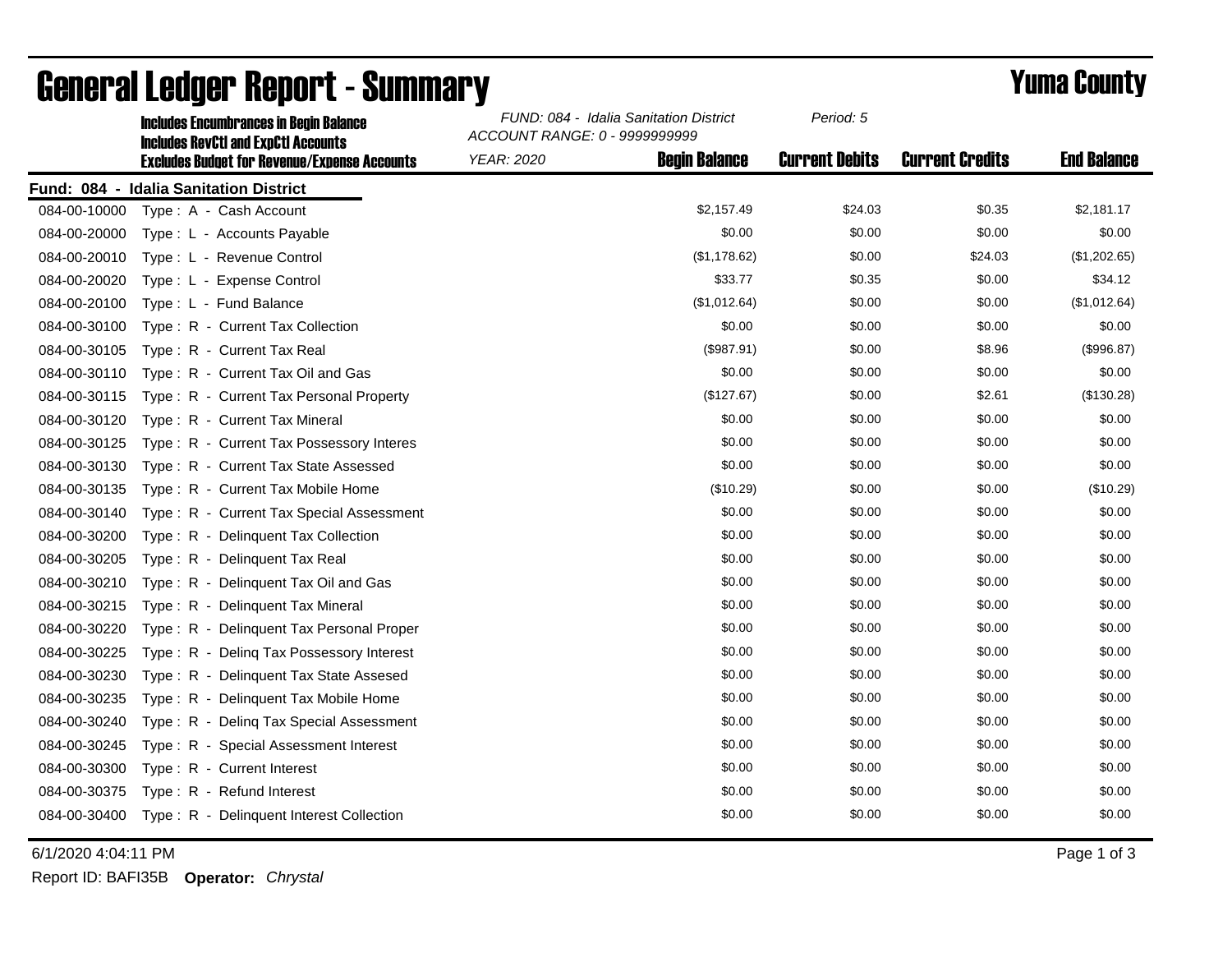|                                    | <b>Includes Encumbrances in Begin Balance</b><br><b>Includes RevCtI and ExpCtI Accounts</b> |                             | FUND: 084 - Idalia Sanitation District<br>ACCOUNT RANGE: 0 - 99999999999 |                             | Period: 5              |                                  |              |
|------------------------------------|---------------------------------------------------------------------------------------------|-----------------------------|--------------------------------------------------------------------------|-----------------------------|------------------------|----------------------------------|--------------|
|                                    | <b>Excludes Budget for Revenue/Expense Accounts</b>                                         | <b>YEAR: 2020</b>           | <b>Begin Balance</b>                                                     | <b>Current Debits</b>       | <b>Current Credits</b> | <b>End Balance</b>               |              |
| <b>Fund: 084</b><br>$\blacksquare$ | <b>Idalia Sanitation District</b>                                                           |                             |                                                                          |                             |                        |                                  |              |
| 084-00-30500                       | Type: R - Miscellaneous Collections                                                         |                             |                                                                          |                             | \$0.00<br>\$0.00       | \$0.00                           | \$0.00       |
| 084-00-32100                       | Type: R - Transfers In                                                                      |                             |                                                                          |                             | \$0.00<br>\$0.00       | \$0.00                           | \$0.00       |
| 084-00-33000                       | Type: R - Auto Tax B Collection                                                             |                             |                                                                          |                             | \$0.00<br>(\$39.99)    | \$8.56                           | (\$48.55)    |
| 084-00-33100                       | Type : $R -$ Auto Tax A & F Collection                                                      |                             |                                                                          | (\$12.76)                   | \$0.00                 | \$3.90                           | (\$16.66)    |
| 084-00-33405                       | Type: R - Delinguent Sanitation Fees                                                        |                             |                                                                          |                             | \$0.00<br>\$0.00       | \$0.00                           | \$0.00       |
| 084-00-49100                       | Type: X - Treasurer Fees                                                                    |                             |                                                                          | \$33.77                     | \$0.35                 | \$0.00                           | \$34.12      |
| 084-00-49401                       | Type: X - Transfer Out                                                                      |                             |                                                                          |                             | \$0.00<br>\$0.00       | \$0.00                           | \$0.00       |
| 084-00-49500                       | Type: X - Checks Written / ACH Transfer                                                     |                             |                                                                          |                             | \$0.00<br>\$0.00       | \$0.00                           | \$0.00       |
|                                    |                                                                                             |                             | Fund: 084 - Idalia Sanitation District                                   | (\$1,144.85)<br>Totals :    | \$24.73                | \$48.41                          | (\$1,168.53) |
|                                    |                                                                                             | <b>Total Fund Revenues:</b> | \$24.03                                                                  | <b>Total Fund Expenses:</b> | \$0.35                 | <b>Net Revenue Over Expense:</b> | \$23.68      |

## General Ledger Report - Summary **Example 2018** Yuma County